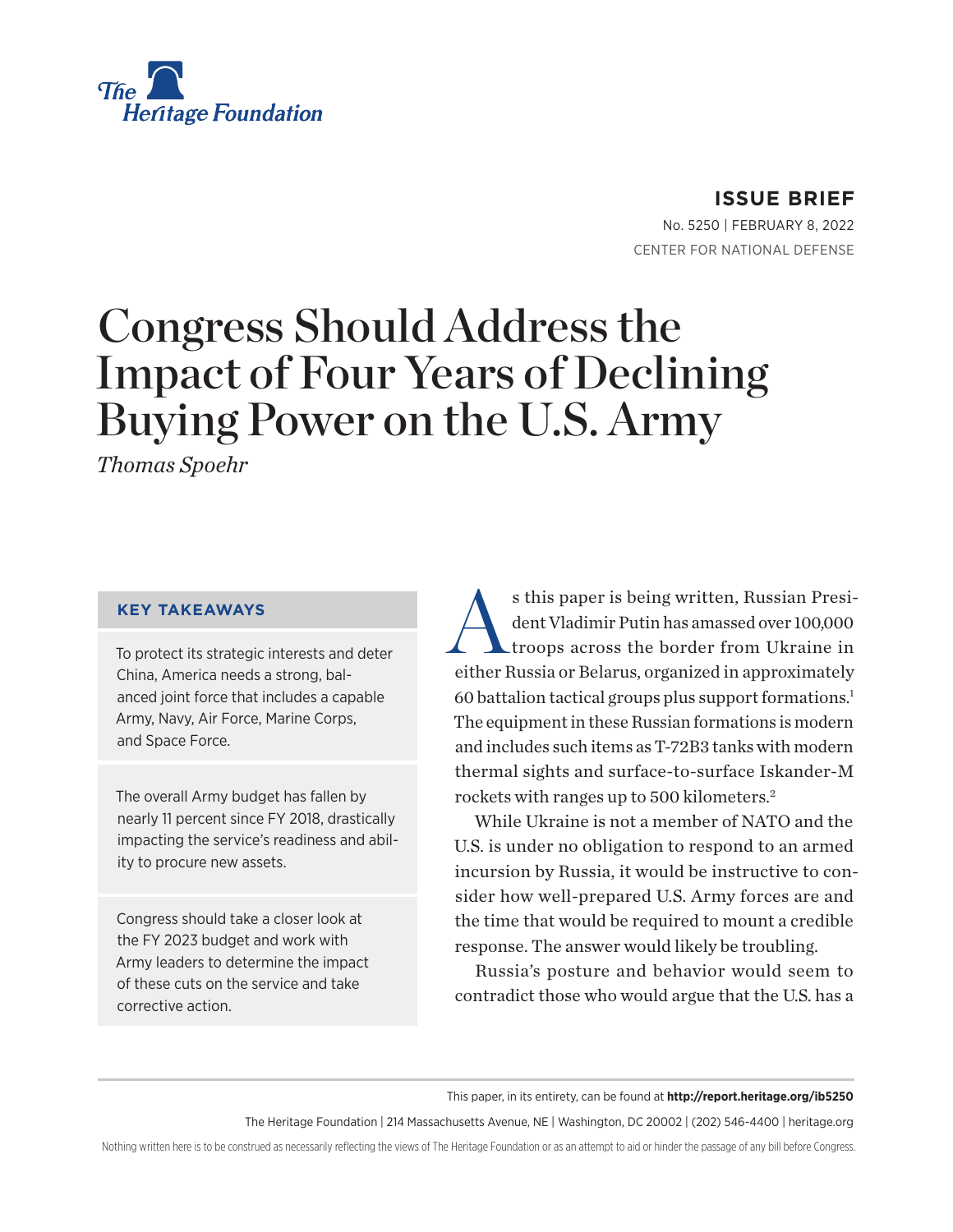<span id="page-1-0"></span>diminished need for an Army (and should thus shift Army resources onto the maritime and air domains).<sup>[3](#page-6-0)</sup>

As a great power and to deter adversaries, particularly China, America needs a strong, balanced joint force that includes a capable Army, Navy, Air Force, Marine Corps, and Space Force.

Since the significant increases of fiscal year (FY) 2018 initiated by President Donald Trump and supported by Congress, the overall Army budget has fallen in real terms by *10.9 percent*. [4](#page-6-0) (The FY 2022 budget has yet to be appropriated, therefore this paper uses the defense budget as submitted by President Joe Biden.)<sup>5</sup>

The resulting loss of real buying power has pressured all elements of the Army, but the impacts have fallen most heavily in Operations and Maintenance (–13 percent), Procurement (–32 percent) and military construction (-61 percent) accounts.<sup>6</sup> This trajectory is unsustainable for the Army if it is to remain relevant in great-power competition, now and into the future.

The cuts in buying power that have occurred since 2018 impact the ability of the Army to accomplish its missions. When considering the FY 2023 budget request for the Army, Congress should explore these issues, press Army leaders for a clear picture on the status of the Army, and fund the Army to the level at which it can properly train and equip its formations for great-power competition.

#### Operations and Maintenance Impacts

Army Operations and Maintenance Accounts are down 13 percent in constant dollars since FY 2018. Some of this reduction can be attributed to a reduction in direct war and enduring costs as a result of the withdrawal from Afghanistan, but the impacts to Army training and other programs are evident.

In FY 2018 the Army's goal was to train Brigade Combat Teams (BCT) to a level approaching full readiness (94 percent), described by the Army as "BCT(-)."[7](#page-6-0) By FY 2022, intense downward budget pressure had forced the Army to abandon that goal, which is currently to "focus on squad, platoon and company level training to achieve highly trained companies.["8](#page-6-0)

This change heralds a return to the poor readiness rates the Army experienced between 2015 and 2017 when Congress was warned only three of the Army's BCT's were ready for immediate fighting by the Vice Chief of Staff of the Army, General Dan Allyn.<sup>9</sup> Company-level readiness is what the Army has historically expected from National Guard BCTs, not Regular Army. The reduction to a goal of company-level readiness for BCTs has not been publicly discussed.<sup>[10](#page-6-0)</sup>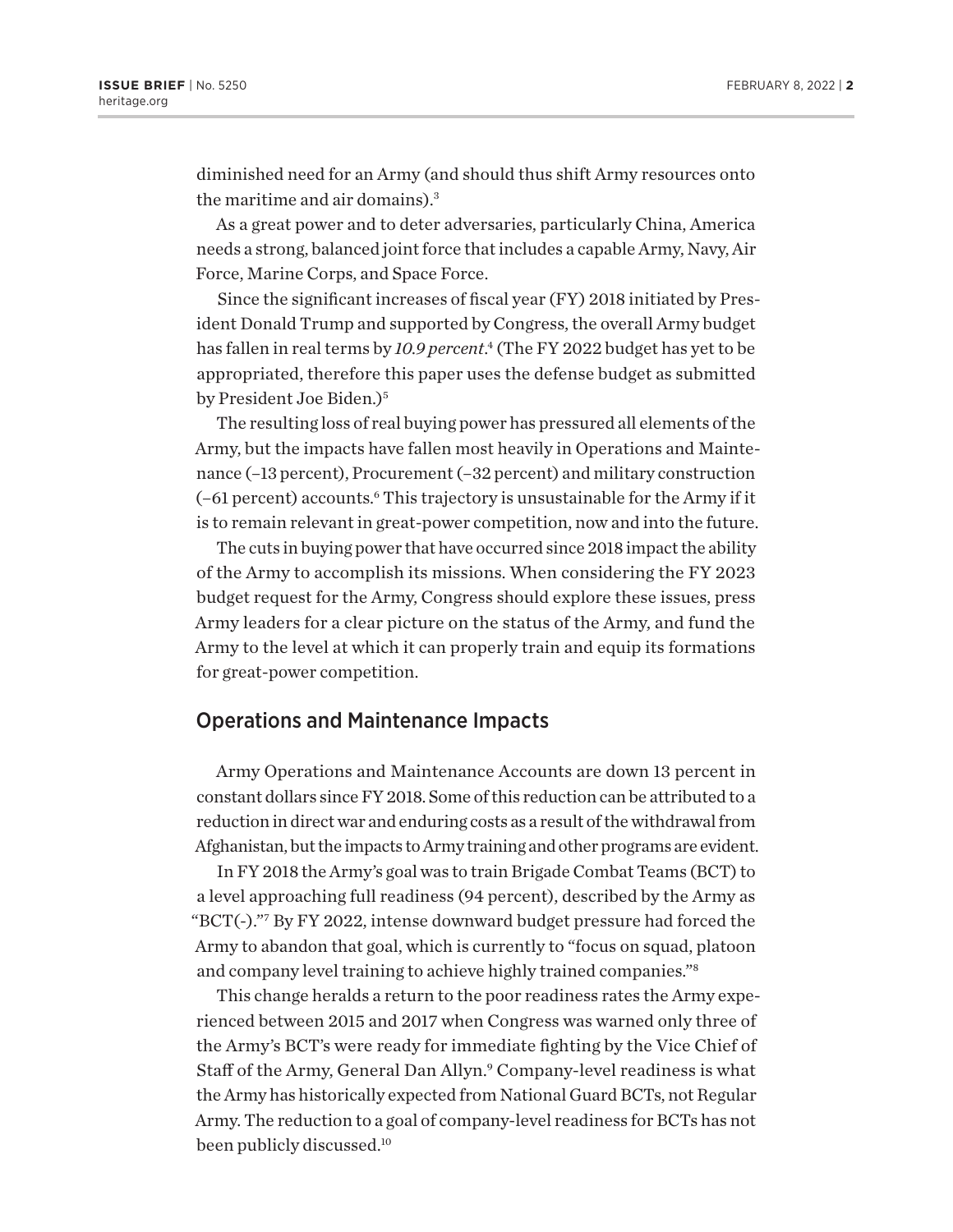<span id="page-2-0"></span>Further, the Army is increasingly conducting its decisive action training at home station, versus at combat training centers (CTCs), which used to represent the "gold standard" for Army training. In FY 2018 the Army budgeted for 19 rotations at either the Joint Readiness Training Center, National Training Center, or Joint Multinational Readiness Center (the so-called "dirt" CTCs).<sup>11</sup> By FY 2022 that number had declined to 15, a reduction of 21 percent.<sup>[12](#page-6-0)</sup>

Budget cuts caused the Army to scale back its signature Defender-series of exercises designed to practice reinforcement of the European and Indo–Pacific regions. Starting in FY 2023 the Army will only conduct one Defender exercise per year instead of two.[13](#page-6-0) Despite forecasts of a very difficult recruiting year for FY 2022, $^{14}$  the Army was forced to cut its funding for advertising and recruiting by \$51 million.[15](#page-6-0)

The impact of the loss of buying power in the Army's Operations and Maintenance Accounts is driving the service to accept reduced levels of readiness and potentially placing their recruiting mission in jeopardy.

#### Procurement Accounts

Army procurement accounts are down in funding by 32 percent in real terms from FY 2018. The Army has endeavored to protect their 31+4 modernization programs from cuts, but the price for fencing those programs from cuts has been drastic reductions in procurement in nearly every other Army modernization program.<sup>16</sup> While the "31+4" signature modernization programs are indeed important, it takes thousands of distinct pieces of equipment to field a modern Army.

A comparison of what was projected to be procured in FY 2022 (in the FY 2018 budget request) versus the procurement quantities requests in the FY 2022 budget reveals across-the-board cuts have been made. Significant reductions were made in the aviation portfolio: 18 fewer AH-64E Apache, seven fewer UH-60M Blackhawk, and seven fewer CH-47F Chinook aircraft are requested, based on what was projected to be procured in FY 2018. The planned procurement of the Joint Lightweight Tactical Vehicle was cut by more than half. The Paladin Integrated Management howitzer planned procurement was cut by over half. The Joint Assault Bridge procurement was cut by more than half. (See Table 1.)

It is largely the same Army it was in 2018, when the Army made its estimates for procurement in FY 2022; what has changed is the Army's ability to procure new systems, creating a situation in which Army equipment is aging more rapidly than it is being replaced.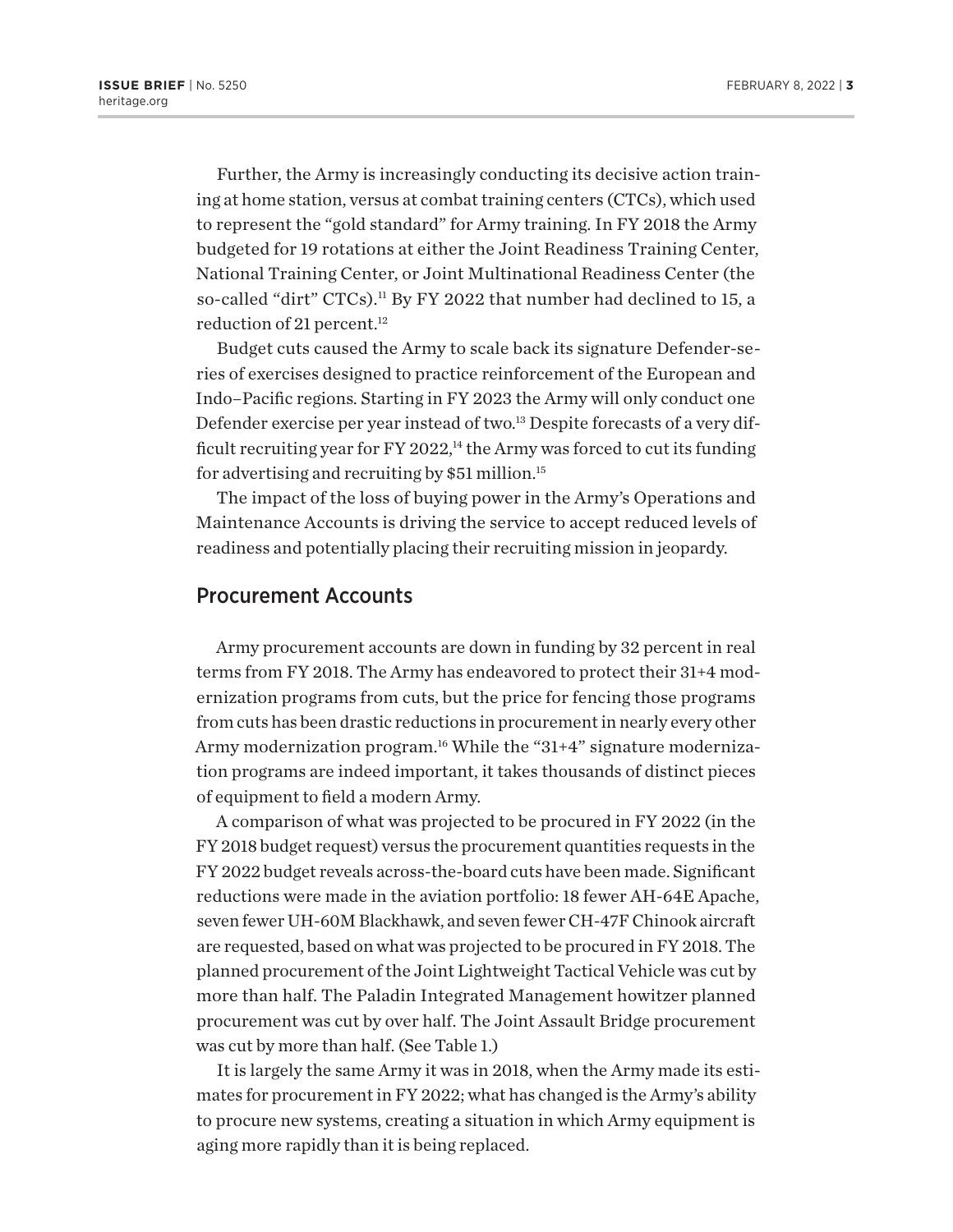#### <span id="page-3-0"></span>TABLE 1

# **Army Budget Requests Falling Drastically Short**

| <b>Item of Equipment</b>                     | <b>Projection of FY2022 Quantities Actual Quantities Requested</b><br>in the FY2018 Budget Request | in FY2022 Budget |
|----------------------------------------------|----------------------------------------------------------------------------------------------------|------------------|
| AH-64E Apache Helicopter (Remanufacture)     | 48                                                                                                 | 30               |
| UH-60M Blackhawk Helicopter                  | 31                                                                                                 | 24               |
| CH-47F Chinook Helicopter                    | 13                                                                                                 | 6                |
| 5.56 mm Ammunition                           | \$62 million                                                                                       | \$47 million     |
| 7.62 mm Ammunition                           | \$101 million                                                                                      | \$74 million     |
| 155 mm Artillery Shells                      | \$130 million                                                                                      | \$174 million    |
| Missile Segment Enhancement missile          | 95                                                                                                 | 180              |
| Javelin Missile                              | 593                                                                                                | 376              |
| Tow 2 Missile                                | 1,296                                                                                              | 887              |
| Guided Multiple Launch Rocket System (GMLRS) | 1,848                                                                                              | 5,886            |
| Joint Lightweight Tactical Vehicle           | 2,877                                                                                              | 1,203            |
| <b>Family of Medium Tactical Vehicles</b>    | 386                                                                                                | 83               |
| <b>Ground Mobility Vehicle</b>               | 169                                                                                                | 121              |
| Paladin PIM                                  | 56                                                                                                 | 25               |
| <b>Stryker Vehicle Modifications</b>         | \$602 million                                                                                      | $\Omega$         |
| Abrams Upgrade                               | \$479 million                                                                                      | \$981 million    |
| Joint Assault Bridge                         | 52                                                                                                 | 23               |

SOURCES: Department of the Army, "Budget Materials: FY 2018," May 2017, https:// www.asafm.army.mil/Budget-Materials/#fy-2018 (accessed January 20, 2022), and U.S. Department of the Army, "Budget Materials: FY 2022," May 2021, https://www.asafm.army.mil/Budget-Materials/#fy-2022 (accessed January 20, 2022).

IB5250 <sup>a</sup> heritage.org

### Military Construction and Family Housing

Military Construction and Family Housing accounts are down 61 percent in real terms since FY 2018. The \$1.7 billion requested for FY 2022 represents the smallest amount requested for these accounts in constant dollars since 1963. Under this level of funding Army facilities are aging far faster than they are being replaced. In 2016 the Army had 139,458 buildings with a plant replacement value of \$295 billion.<sup>17</sup> At the FY 2022 level of investment, the Army would replace its facilities every 173 years, far longer than any building can last.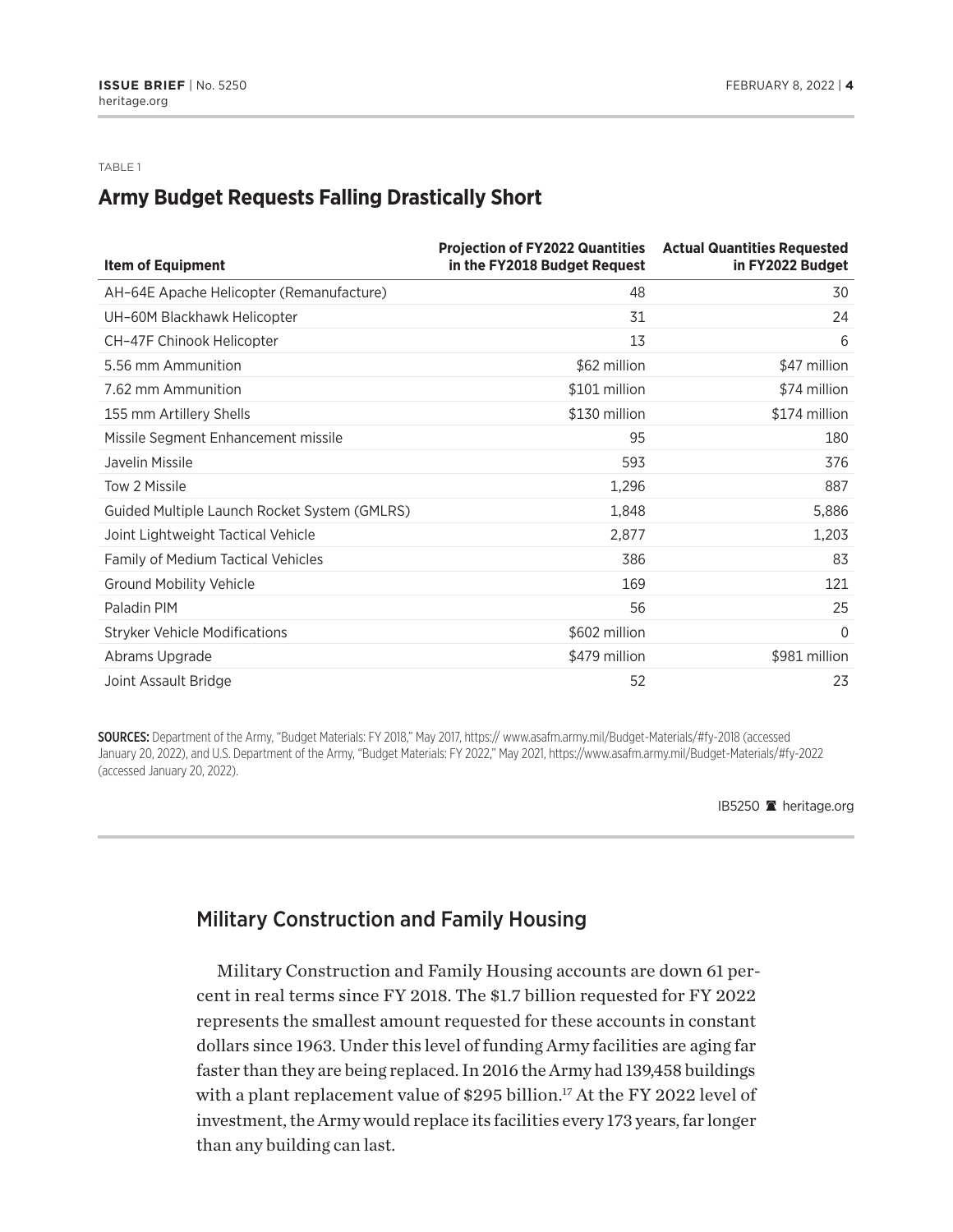<span id="page-4-0"></span>The Army, like the other services, has underfunded military construction when fiscal constraints required it, but the current sustained low level of funding is unprecedented and is adding to an enormous facilities liability. The risk being accepted in the military construction accounts means that the Army will be faced with an ever-growing number of failing facilities.

#### End Strength

Army leaders have consistently stated that the Army is too small to execute the 2018 National Defense Strategy at less than significant risk. Since the strategy was published the world has become more—not less—threatening to U.S. interests.

The current Army Chief of Staff General James McConville has stated, "The total Army needs to be larger and fully resourced with timely, adequate, predictable, and sustainable funding to reduce the risk."[18](#page-6-0)

To reduce risk, the Army had a plan to grow by a modest amount per year until it reached 500,000 soldiers in the active component. In 2021, however, General McConville announced that due to funding pressure, all plans to grow the Army were on hold[.19](#page-6-0) At current funding levels, the Army has no choice but to remain at 485,000 in the active component, even though it entails significant risk.

### Recommendations

Congress should:

- Examine the FY 2023 budget documents and closely question Army leaders to explore the impact of four successive years of inflation-adjusted budget cuts on the service. They should specifically focus on the areas of Brigade Combat Team training and readiness, Combat Training Center rotations, and support to training programs.
- Examine funding levels in the FY 2023 Presidential Budget Request for equipment modernization for the Army in other than the 31+4 "signature" systems. Congress should ascertain whether too much risk is being accepted in those areas.
- $\bullet$  Require a report on the Army's ability to rapidly deploy and counter a major land attack, resembling that which might be expected should Russia choose to attack one of the Baltic states.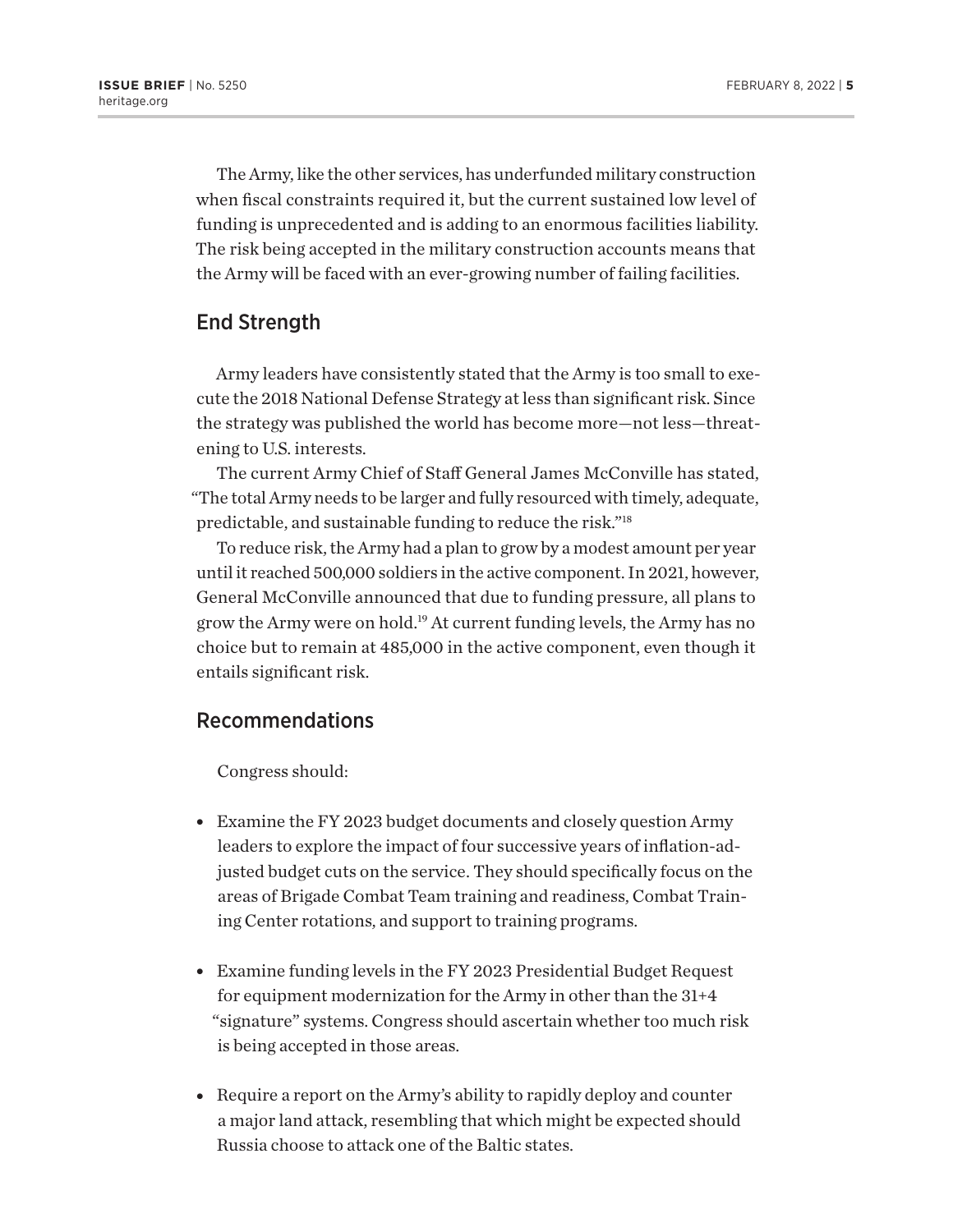# <span id="page-5-0"></span>Strategic Insolvency at Hand?

The Army has the reputation of accepting any task and endeavoring to accomplish it with whatever means are provided. That is admirable, but the same attribute may lead it to understate the impact that current funding levels have on its ability to accomplish its missions[.20](#page-6-0) Congress owes the nation a full accounting of the readiness of its Army.

Thomas Spoehr is Director for the Center for National Defense, of the Kathryn and Shelby Cullom Davis Institute for National Security and Foreign Policy, at The Heritage Foundation.